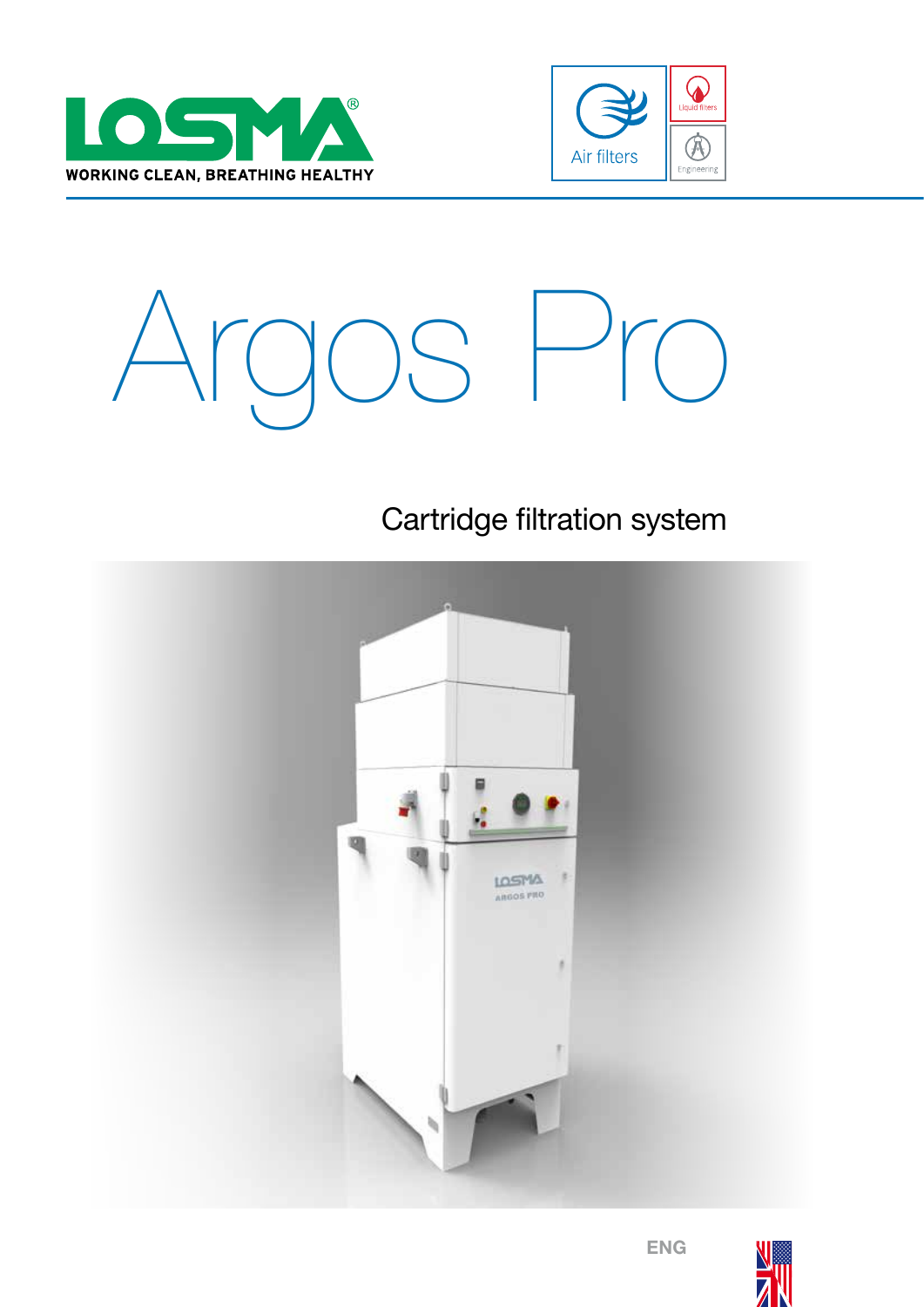# Argos Pro

The new Argos Pro series filters are designed for the filtration of oil mists (emulsion as well as neat oil), vapors and smokes deriving from a variety of machining processes.

This filtration unit has purposely been conceived for the industrial sector, and its important features lie in its sturdiness, reliability and simplicity in conduction and maintenance.

Available in 3 sizes with flow rates ranging from  $3.000$  to 15.000 m<sup>3</sup>/h and with increasing filtration efficiency rates to reach 99,97%.



LOSMA grants that every single system is tested through strict control procedures. Every unit is provided with a qualitative and functional test certificate.

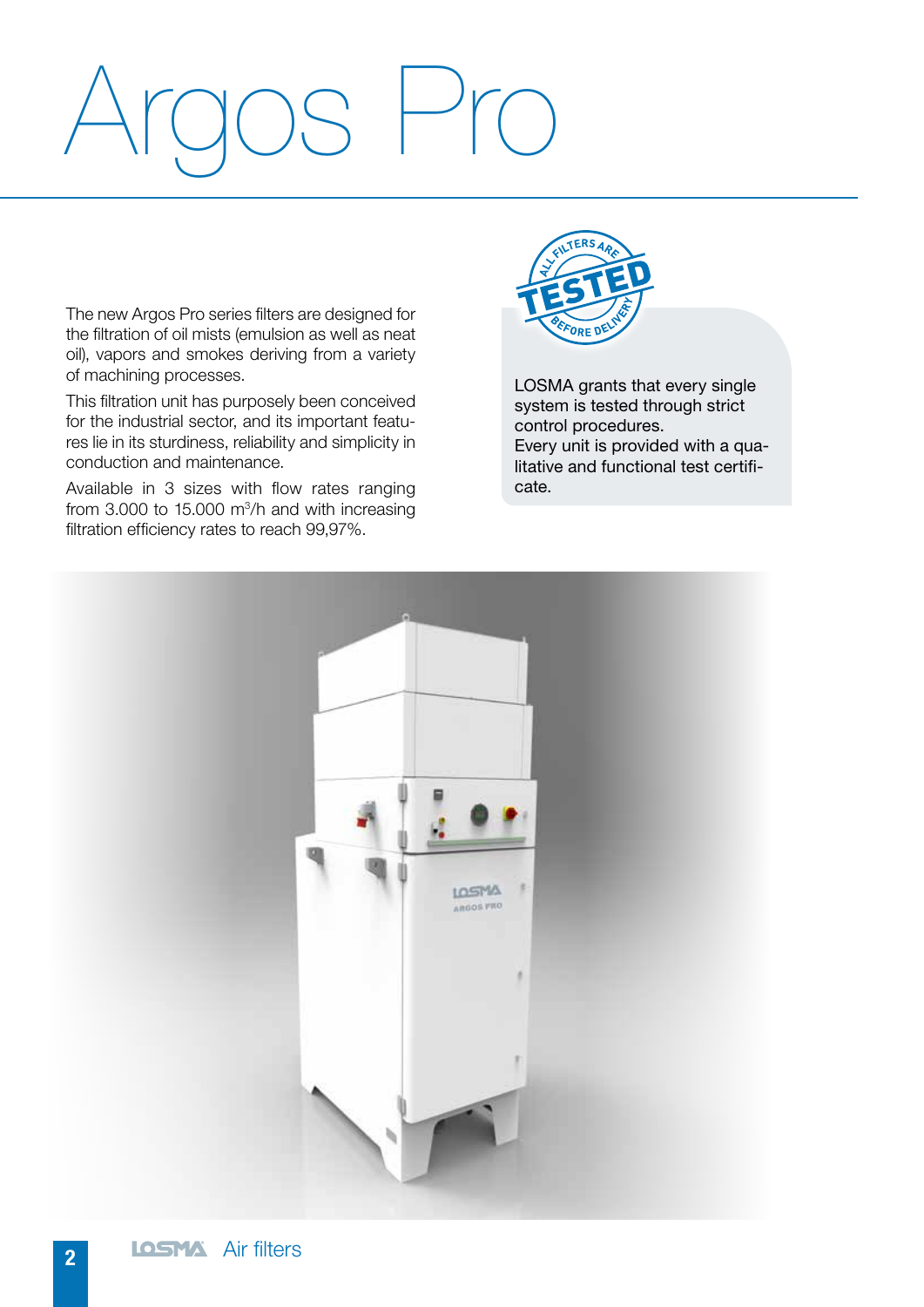

## Working principles



- 1 The air entry section, which connects the piping to the filter, consists in a large area which serves as a calming chamber  $(A)$ . Inside this area a pre-blasting system "Twister" (B) (optional) can be provided, which further facilitates the aggregation of the finer particles by means of a forced centrifugal effect.
- **2** Subsequently, the air passes through two separate

and reusable filtration stages, a PVC drop separator and a metallic G2 filter (C), with an efficiency of 80-90% following ISO 16890 – ISO CO-ARSE 30%.

3 The next area consists of a chamber which houses the filter elements, cartridges with folds  $(D)$ , with a high filtration surface which withholds the finer impurities. These cartridges are covered

by a highly absorbent, coalescent filter which also allows for an even distribution of the air flow over the entire cartridge. This filter has a filtration efficiency of F5, namely 40- 60%, while cartridges have an efficiency of F9 about 95%.

**4** Argos Pro is standard-equipped with a manometer to monitor the clogging of the filter elements. Upon request it can also be provided with a digital display to visualize the main functions and the exclusive system "LED Up", which signals the clogging of the filter elements by means of three different colors. Access to the filtration chamber is possible through a hinged door, the horizontal positioning of the cartridges allows quick and easy access and maintenance. Removal of the filters is simple, fast and clean because the two chambers of filtration system are separated by a panel which also serves as a support structure for the filter elements. The recondensed oil mist particles are collected in a large tank, which includes an external visual level and (upon request) a pump to automatically remove the collected liquid (E).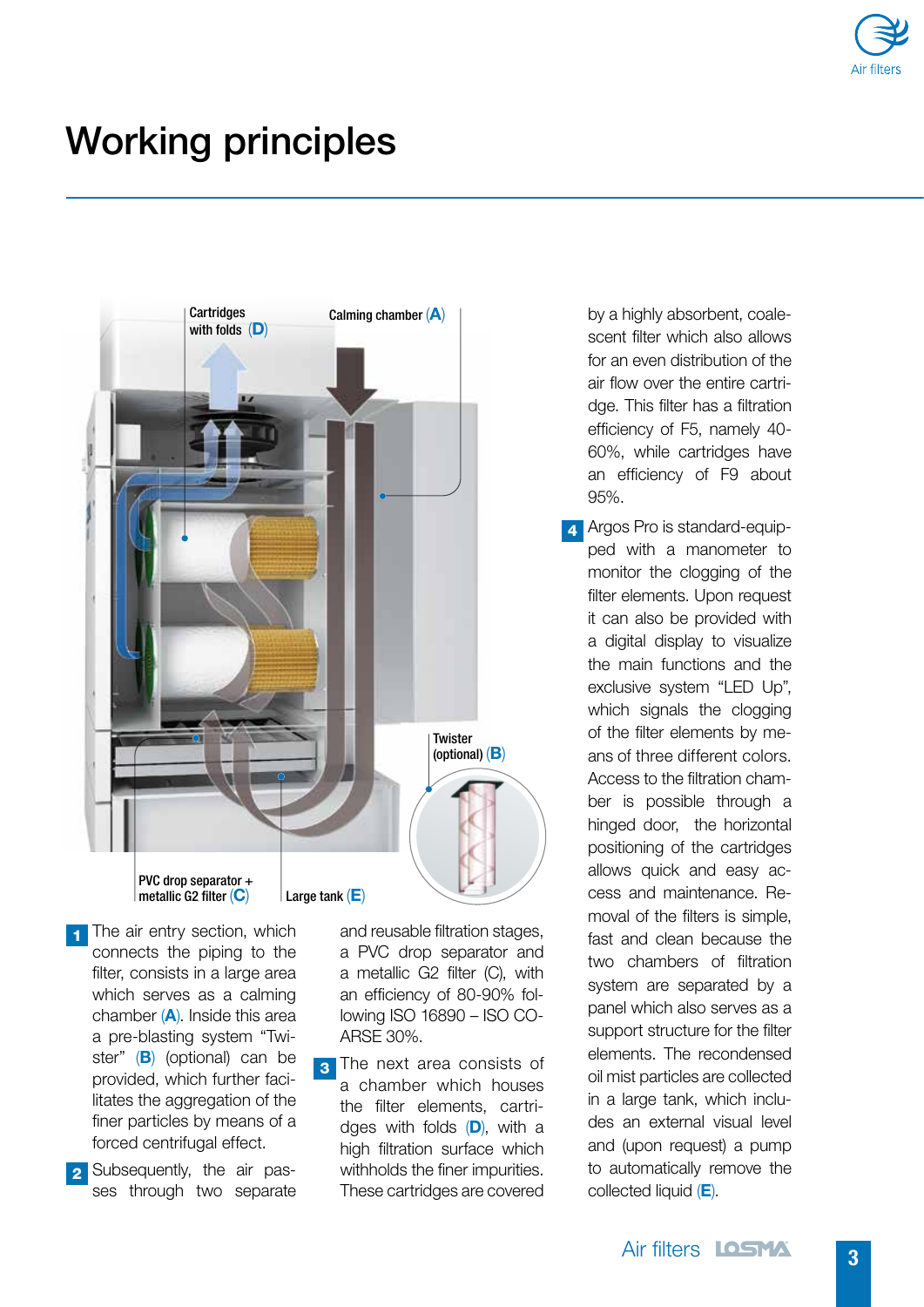## **Plus**



#### VERSATILITY AND MODULARITY

The use of filters with increasing filtration efficiency rates and the possibility to use pre- and postfiltration stages allow for the implementation of Argos Pro in all modern mechanical machining, from the more simple to heavy duty operations. The 7 different models enable to choose a solution which is always relevant to specific requirements without waste in energy caused by oversized systems or, on the contrary, for systems which are not adequately dimensioned.

For flow rates higher than 15.000 m3/h, it can be possible to realize modular filtration solutions and by designing custom-built centralized plants.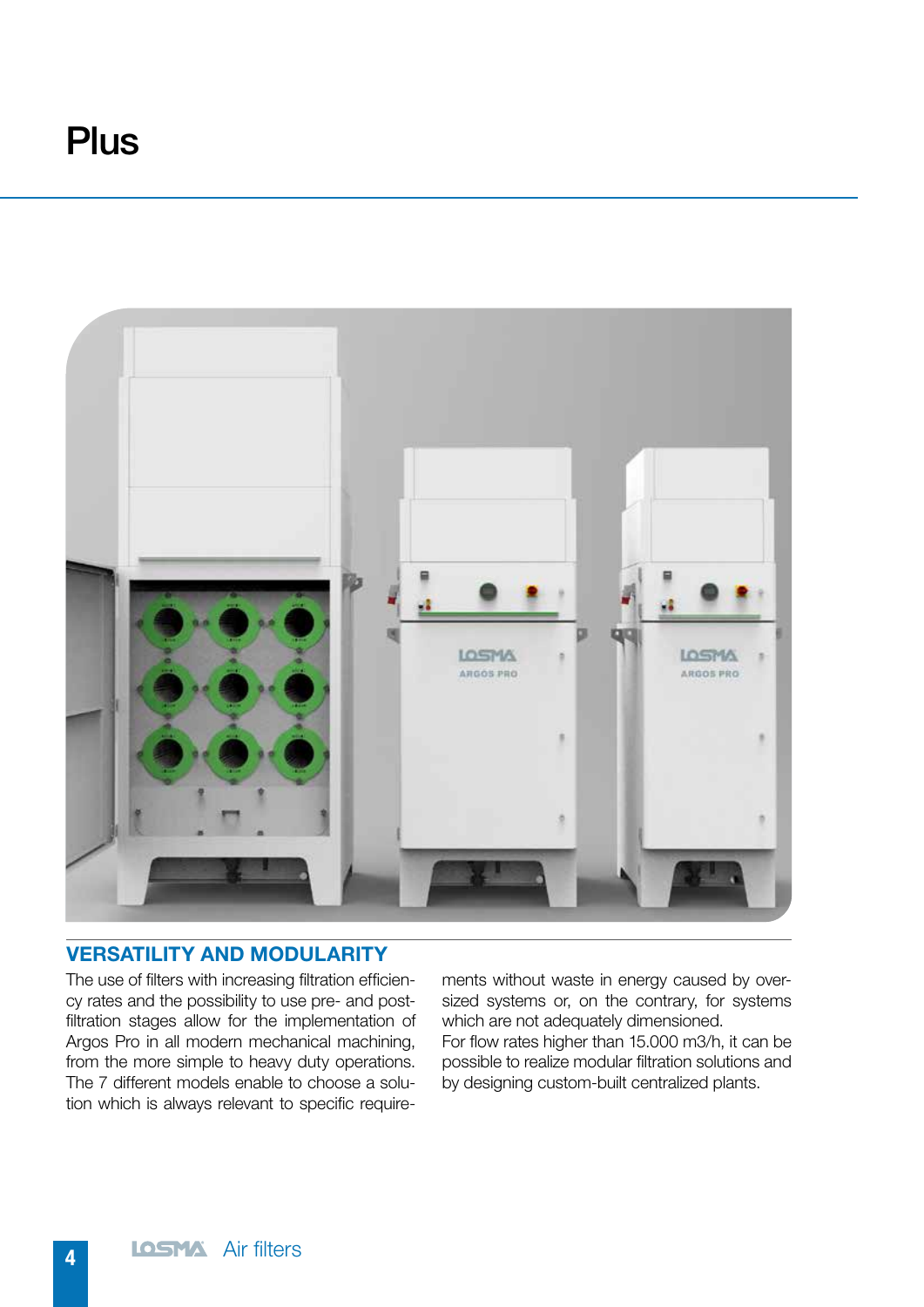





#### FAST AND EASY MAINTENANCE

Access to the filtration section is very easy and quick, without having to unscrew or disassemble anything. Simply unlock and open the hinged door to access the filters, which can easily be extracted and replaced in a short time.



### GREAT SUCTION POWER

The use of high efficiency centrifugal ventilators and the high flow rates generated enable the Argos Pro series to be implemented for the suction and filtration of large machine tools and for centralized systems.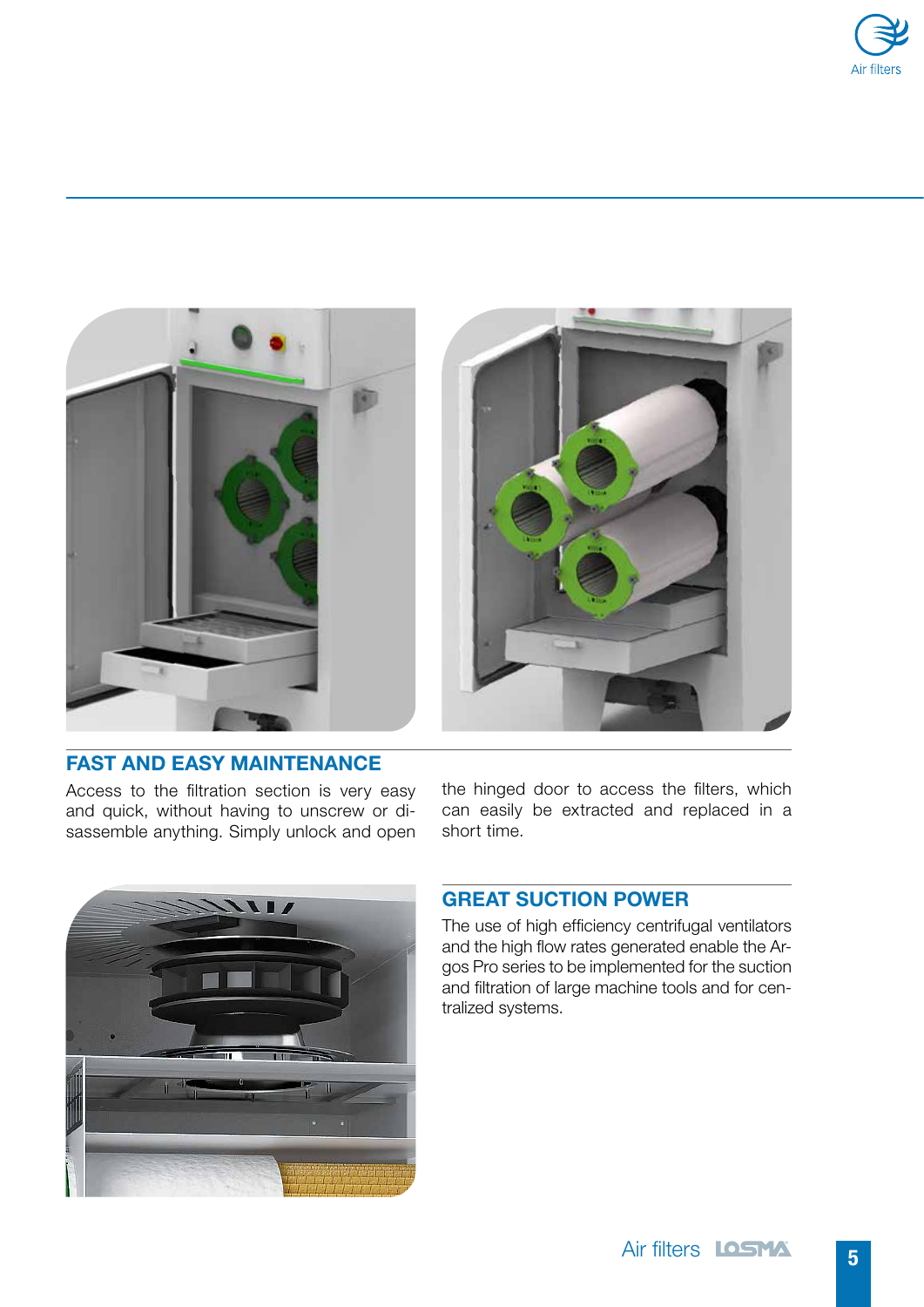# **Optional**

### Absolute filter HEPA H13

To obtain a very high filtration level, 99,97% according to norm EN 1822. Particularly suitable for micro mists and smokes. The filter has an easy attachment-detachment system for a practical maintenance.

## Carbon filter

Activated carbons for removal of odors from previously filtered air.

#### Inverter with transductor

Motor frequency regulator for flow rate optimization and a consequent energy saving.

#### Transfer pump

Pump including float for automatic emptying of the liquid collecting tank.

## LED UP

Digital system which allows for an easy and rapid visualization of the filter clogging status, thanks to the combination of a pressure gauge and a LED strip using three different colors (green, yellow, red).

#### H13 clogging sensor

Clogging light indicator for absolute filter HEPA H13.

## **Twister**

**LOSMA** ARGOS PRO

> Helicoidal system which forces

a strong centrifugal movement of air, facilitating the aggregation of the oil micro particles.

# **Applications**

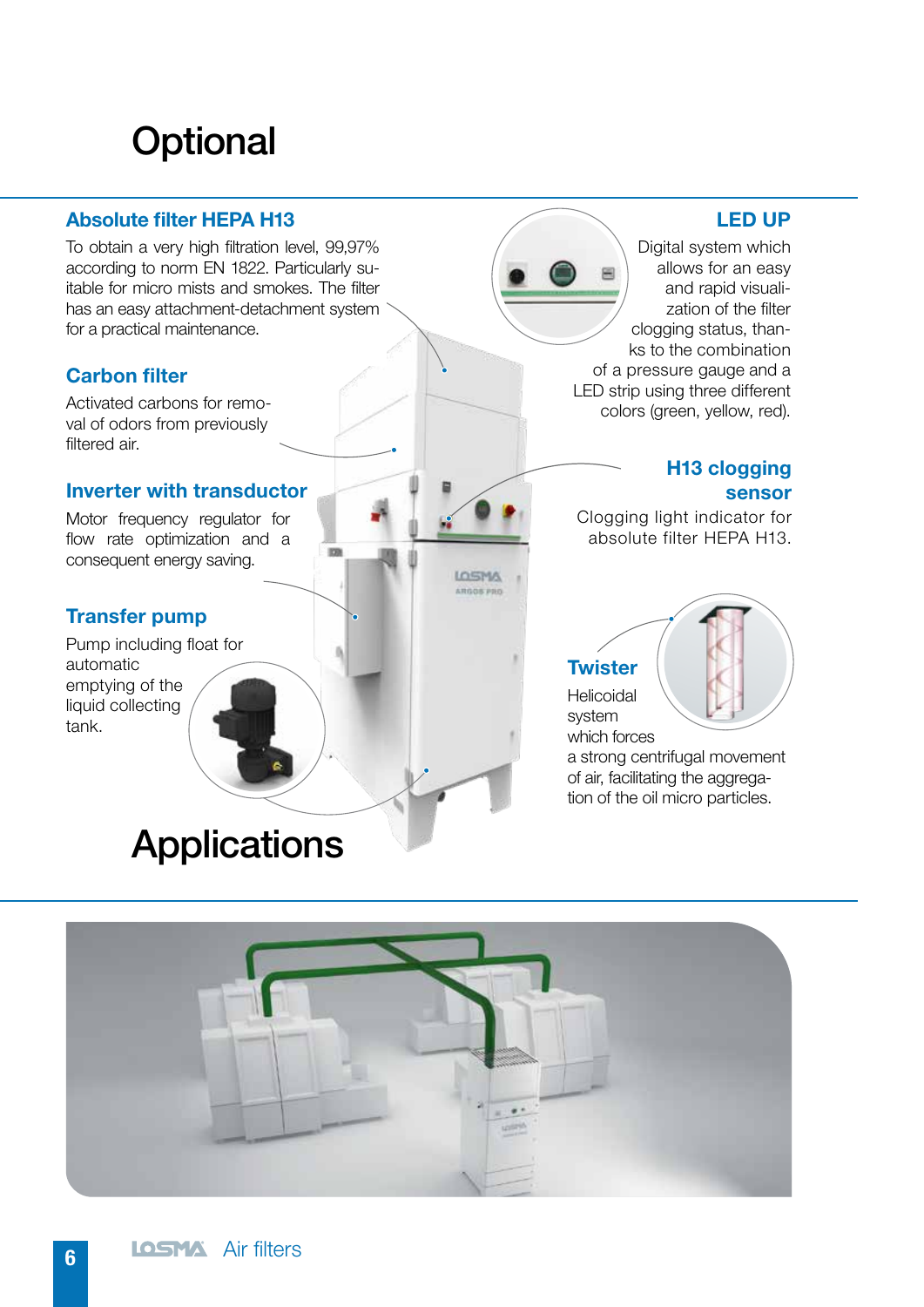

# Technical data



| <b>SIZE</b>   | <b>MODELS</b>       | <b>Dimensions</b><br>(mm) |      |      |      |                |                |      |      |                | Weight<br>H <sub>13</sub> |
|---------------|---------------------|---------------------------|------|------|------|----------------|----------------|------|------|----------------|---------------------------|
|               |                     | А                         | B    | н    | H1   | H <sub>2</sub> | H <sub>3</sub> | H4   | A1   | B <sub>1</sub> | (Kg)                      |
| <b>SMALL</b>  | Argos Pro 3000      | 834                       | 1441 | 1777 | 2150 | 2348           | 2550           | 2870 | 1010 | 2210           | 620                       |
|               | Argos Pro 4500      | 834                       | 1441 | 1777 | 2150 | 2410           | 2550           | 2870 | 1010 | 2210           | 660                       |
| <b>MEDIUM</b> | Argos Pro 6000      | 1104                      | 1441 | 1777 | 2150 | 2414           | 2550           | 2870 | 1280 | 2480           | 800                       |
|               | Argos Pro 8000      | 1104                      | 1441 | 1777 | 2150 | 2500           | 2550           | 2870 | 1280 | 2480           | 835                       |
| <b>BIG</b>    | Argos Pro 9000 (*)  | 1404                      | 1491 | 2128 | 2630 | 2853           | 3320           | 3650 | 1580 | 2830           | 1000                      |
|               | Argos Pro 12000 (*) | 1404                      | 1491 | 2128 | 2630 | 3000           | 3320           | 3650 | 1580 | 2830           | 1050                      |
|               | Argos Pro 15000 (*) | 1404                      | 1491 | 2128 | 2630 | 3060           | 3320           | 3650 | 1580 | 2830           | 1100                      |

| <b>SIZE</b>   | <b>MODELS</b>       | Max air flow<br>(m <sup>3</sup> /h) | Head<br>Power (kW)<br>50 (Hz)/60 (Hz)<br>(mm H <sub>0</sub> ) |                | Cartridge<br>number | <b>Filtration</b><br>surface<br>(m <sup>2</sup> ) | Noise level<br>50 (Hz)<br>$(dBA)$ $(**)$ | RPM (rpm)<br>$50$ (Hz)   60 (Hz) |             | <b>Tank</b><br>capacity<br>(Litri) |    |
|---------------|---------------------|-------------------------------------|---------------------------------------------------------------|----------------|---------------------|---------------------------------------------------|------------------------------------------|----------------------------------|-------------|------------------------------------|----|
| <b>SMALL</b>  | Argos Pro 3000      | 3000                                | 124                                                           | .5             | 1,8                 | 2                                                 | 24                                       | < 75                             | 2840        | 3410                               | 57 |
|               | Argos Pro 4500      | 4500                                | 139                                                           | 3              | 3.6                 | 3                                                 | 36                                       | < 75                             | <b>2900</b> | 3480                               | 57 |
| <b>MEDIUM</b> | Argos Pro 6000      | 6000                                | 100                                                           | $\overline{4}$ | 4,8                 | 4                                                 | 48                                       | < 75                             | 2910        | 3490                               | 76 |
|               | Argos Pro 8000      | 8000                                | 138                                                           | 5.5            | 6.6                 | 5                                                 | 60                                       | < 75                             | 2890        | 3470                               | 76 |
| <b>BIG</b>    | Argos Pro 9000 (*)  | 9000                                | 125                                                           | 7.5            | 9                   | 6                                                 | 72                                       | <80                              | <b>2890</b> | 3470                               | 97 |
|               | Argos Pro 12000 (*) | 12000                               | 120                                                           | 11             | 13,2                | 8                                                 | 96                                       | <80                              | 2930        | 3520                               | 97 |
|               | Argos Pro 15000 (*) | 15000                               | 270                                                           | 15             | 18                  | 9                                                 | 108                                      | <80                              | 2940        | 3520                               | 97 |

\*With external electrical panel. \*\*With soundproofing box.